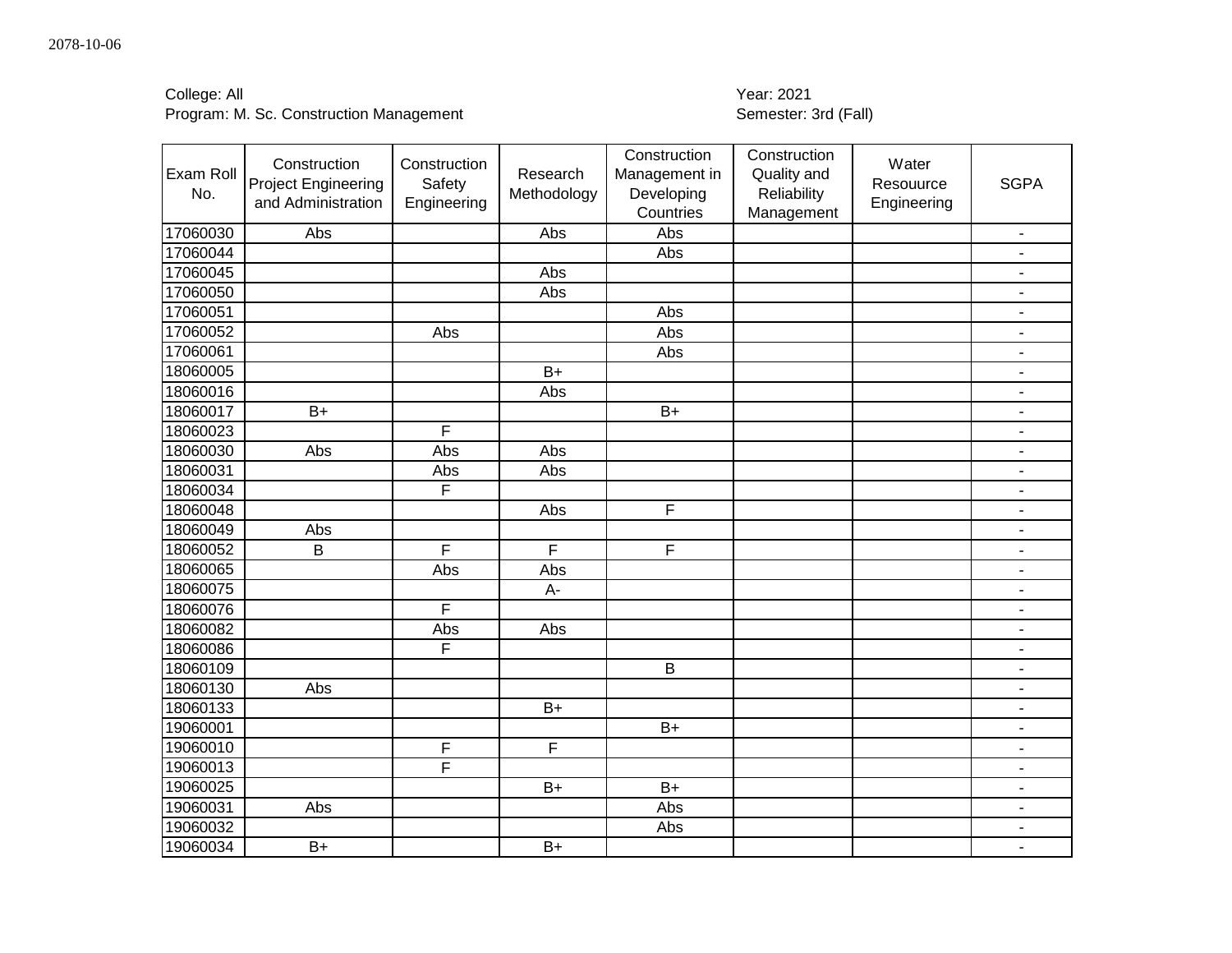| College: All |  |
|--------------|--|
|--------------|--|

# Year: 2021<br>Semester: 3rd (Fall)

| Exam Roll<br>No. | Construction<br><b>Project Engineering</b><br>and Administration | Construction<br>Safety<br>Engineering | Research<br>Methodology | Construction<br>Management in<br>Developing<br>Countries | Construction<br>Quality and<br>Reliability<br>Management | Water<br>Resouurce<br>Engineering | <b>SGPA</b>                  |
|------------------|------------------------------------------------------------------|---------------------------------------|-------------------------|----------------------------------------------------------|----------------------------------------------------------|-----------------------------------|------------------------------|
| 19060038         |                                                                  |                                       | $B+$                    |                                                          |                                                          |                                   | $\overline{\phantom{a}}$     |
| 19060040         | Abs                                                              | Abs                                   | Abs                     |                                                          |                                                          |                                   | $\blacksquare$               |
| 19060041         |                                                                  | B                                     |                         |                                                          |                                                          |                                   | $\overline{\phantom{a}}$     |
| 19060043         | Abs                                                              |                                       |                         |                                                          |                                                          |                                   | $\blacksquare$               |
| 19060044         |                                                                  |                                       | B                       |                                                          |                                                          |                                   | $\blacksquare$               |
| 19060046         |                                                                  |                                       |                         | <b>B-</b>                                                |                                                          |                                   | $\blacksquare$               |
| 19060052         |                                                                  |                                       |                         | $B -$                                                    |                                                          |                                   | $\blacksquare$               |
| 19060055         |                                                                  |                                       | A-                      |                                                          |                                                          |                                   | $\blacksquare$               |
| 19060057         |                                                                  |                                       |                         | <b>B-</b>                                                |                                                          |                                   | $\blacksquare$               |
| 19060058         |                                                                  |                                       |                         | F                                                        |                                                          |                                   | ÷,                           |
| 19060059         |                                                                  | Abs                                   | Abs                     | Abs                                                      |                                                          |                                   | $\blacksquare$               |
| 19060061         | Abs                                                              |                                       | A-                      |                                                          |                                                          |                                   | $\blacksquare$               |
| 19060066         |                                                                  | $\overline{F}$                        | Abs                     | F                                                        |                                                          |                                   | $\overline{\phantom{a}}$     |
| 19060067         |                                                                  |                                       |                         | F                                                        |                                                          |                                   | $\overline{\phantom{a}}$     |
| 19060068         |                                                                  |                                       |                         | <b>B-</b>                                                |                                                          |                                   | $\qquad \qquad \blacksquare$ |
| 19060078         |                                                                  | F                                     |                         |                                                          |                                                          |                                   | $\blacksquare$               |
| 19060080         | Abs                                                              |                                       | A-                      |                                                          |                                                          |                                   | ÷,                           |
| 19060085         | <b>B-</b>                                                        |                                       | A-                      |                                                          |                                                          |                                   | $\overline{\phantom{a}}$     |
| 19060090         |                                                                  |                                       | $\overline{B+}$         |                                                          |                                                          |                                   | $\blacksquare$               |
| 19060094         |                                                                  | Abs                                   | Abs                     |                                                          |                                                          |                                   | $\blacksquare$               |
| 19060103         |                                                                  |                                       | A-                      |                                                          |                                                          |                                   | $\blacksquare$               |
| 19060104         |                                                                  |                                       | A-                      |                                                          |                                                          |                                   | $\blacksquare$               |
| 19060108         |                                                                  |                                       | B                       |                                                          |                                                          |                                   | $\blacksquare$               |
| 19060109         |                                                                  |                                       |                         |                                                          |                                                          |                                   | $\overline{\phantom{a}}$     |
| 19060111         |                                                                  |                                       | $B+$                    |                                                          |                                                          |                                   | $\blacksquare$               |
| 19060113         | Abs                                                              |                                       | Abs                     | Abs                                                      |                                                          |                                   | $\qquad \qquad \blacksquare$ |
| 19060119         | $B+$                                                             | F                                     |                         | $B+$                                                     |                                                          |                                   | $\overline{\phantom{a}}$     |
| 19060120         | Abs                                                              |                                       |                         |                                                          |                                                          |                                   | $\blacksquare$               |
| 19060124         |                                                                  |                                       | Abs                     | Abs                                                      |                                                          |                                   | $\blacksquare$               |
| 19060125         |                                                                  |                                       |                         | $\overline{B}$                                           |                                                          |                                   | $\overline{\phantom{a}}$     |
| 19060132         |                                                                  | Abs                                   | Abs                     |                                                          |                                                          |                                   |                              |
| 20060001         | $\overline{A}$                                                   | $\boldsymbol{\mathsf{A}}$             | $\overline{A}$          | $\boldsymbol{\mathsf{A}}$                                | A                                                        |                                   | 4.00                         |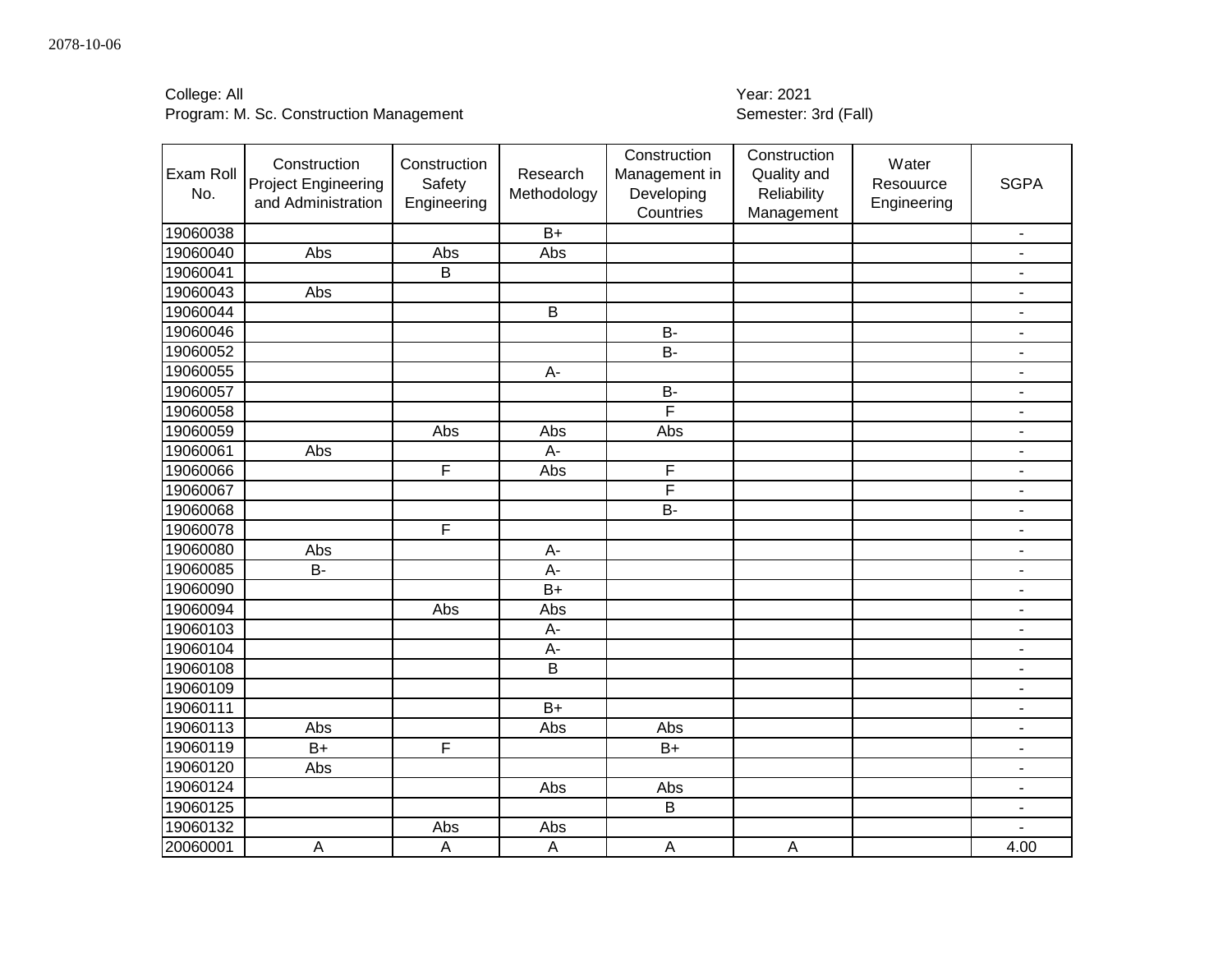| College: All |  |
|--------------|--|
|--------------|--|

# Year: 2021<br>Semester: 3rd (Fall)

| Exam Roll<br>No. | Construction<br><b>Project Engineering</b><br>and Administration | Construction<br>Safety<br>Engineering | Research<br>Methodology | Construction<br>Management in<br>Developing<br>Countries | Construction<br>Quality and<br>Reliability<br>Management | Water<br>Resouurce<br>Engineering | <b>SGPA</b>    |
|------------------|------------------------------------------------------------------|---------------------------------------|-------------------------|----------------------------------------------------------|----------------------------------------------------------|-----------------------------------|----------------|
| 20060002         | A                                                                | $B+$                                  | A-                      | $B+$                                                     | A-                                                       |                                   | 3.60           |
| 20060003         | A                                                                | A-                                    | $\overline{A}$          | A                                                        | $\overline{A}$                                           |                                   | 3.94           |
| 20060004         | $B+$                                                             | <b>B-</b>                             | A-                      | $\overline{\mathsf{F}}$                                  | $A -$                                                    |                                   | $\overline{a}$ |
| 20060005         | B                                                                | F                                     | F                       | F                                                        | $A -$                                                    |                                   | $\overline{a}$ |
| 20060007         | A-                                                               | Abs                                   | Abs                     | $B+$                                                     | A-                                                       |                                   |                |
| 20060008         | $\overline{A}$                                                   | A-                                    | Α                       | A                                                        | $\overline{A}$                                           |                                   | 3.94           |
| 20060009         | $B+$                                                             | <b>B-</b>                             | Abs                     | Abs                                                      | $A -$                                                    |                                   |                |
| 20060010         | A-                                                               | A-                                    | A                       | $B+$                                                     | A                                                        |                                   | 3.74           |
| 20060011         | A                                                                | F                                     | Α                       | $B+$                                                     | A                                                        |                                   |                |
| 20060012         | $\overline{B+}$                                                  | F                                     | Abs                     | $\overline{B+}$                                          | $\overline{A}$                                           |                                   |                |
| 20060013         | A-                                                               | A-                                    | A-                      | B                                                        | A                                                        |                                   | 3.62           |
| 20060014         | $\overline{A}$                                                   | A-                                    | A                       | $B+$                                                     | A                                                        |                                   | 3.80           |
| 20060015         | $\overline{A}$                                                   | A-                                    | A                       | B                                                        | $\overline{A}$                                           |                                   | 3.68           |
| 20060016         | $A -$                                                            | $B -$                                 | $B+$                    | $B+$                                                     | $\overline{A}$                                           |                                   | 3.40           |
| 20060017         | Abs                                                              | Abs                                   | <b>NQ</b>               | F                                                        | А-                                                       |                                   | $\overline{a}$ |
| 20060018         | $\overline{A}$                                                   | A-                                    | A-                      | $B+$                                                     | A                                                        |                                   | 3.74           |
| 20060019         | A-                                                               | A-                                    | B                       | F                                                        | $A -$                                                    |                                   | $\overline{a}$ |
| 20060020         | $\overline{A}$                                                   | $C+$                                  | $B+$                    | B                                                        | A                                                        |                                   | 3.32           |
| 20060021         | A-                                                               | $B+$                                  | $A -$                   | $B+$                                                     | $\overline{A}$                                           |                                   | 3.60           |
| 20060022         | A                                                                | $B+$                                  | A-                      | $B+$                                                     | $\overline{A}$                                           |                                   | 3.66           |
| 20060023         | A                                                                | A-                                    | $B+$                    | $B+$                                                     | A                                                        |                                   | 3.66           |
| 20060024         | A                                                                | $\overline{B}$                        | $B+$                    | $\overline{B+}$                                          | A                                                        |                                   | 3.46           |
| 20060025         | A                                                                | F                                     | A-                      | $A -$                                                    | A                                                        |                                   |                |
| 20060026         | $B+$                                                             | $\overline{C}$                        | $B+$                    | B                                                        | $A -$                                                    |                                   | 3.12           |
| 20060027         | A-                                                               | F                                     | $B+$                    | B                                                        | A                                                        |                                   | $\blacksquare$ |
| 20060028         | $B+$                                                             | $\overline{F}$                        | B                       | $\overline{\mathsf{F}}$                                  | A-                                                       |                                   | $\blacksquare$ |
| 20060029         | A-                                                               | <b>B-</b>                             | F                       | B                                                        | $A -$                                                    |                                   |                |
| 20060030         | A-                                                               | B                                     | A-                      | A                                                        | A                                                        |                                   | 3.68           |
| 20060031         | Expelled                                                         | B                                     | $\overline{A}$          | $B+$                                                     | $\overline{A}$                                           |                                   |                |
| 20060032         | A                                                                | A                                     | A                       | A                                                        | $\overline{A}$                                           |                                   | 4.00           |
| 20060033         | A-                                                               | $B+$                                  | A                       | A                                                        | A                                                        |                                   | 3.80           |
| 20060034         | A-                                                               | B                                     | A                       | $A -$                                                    | A                                                        |                                   | 3.68           |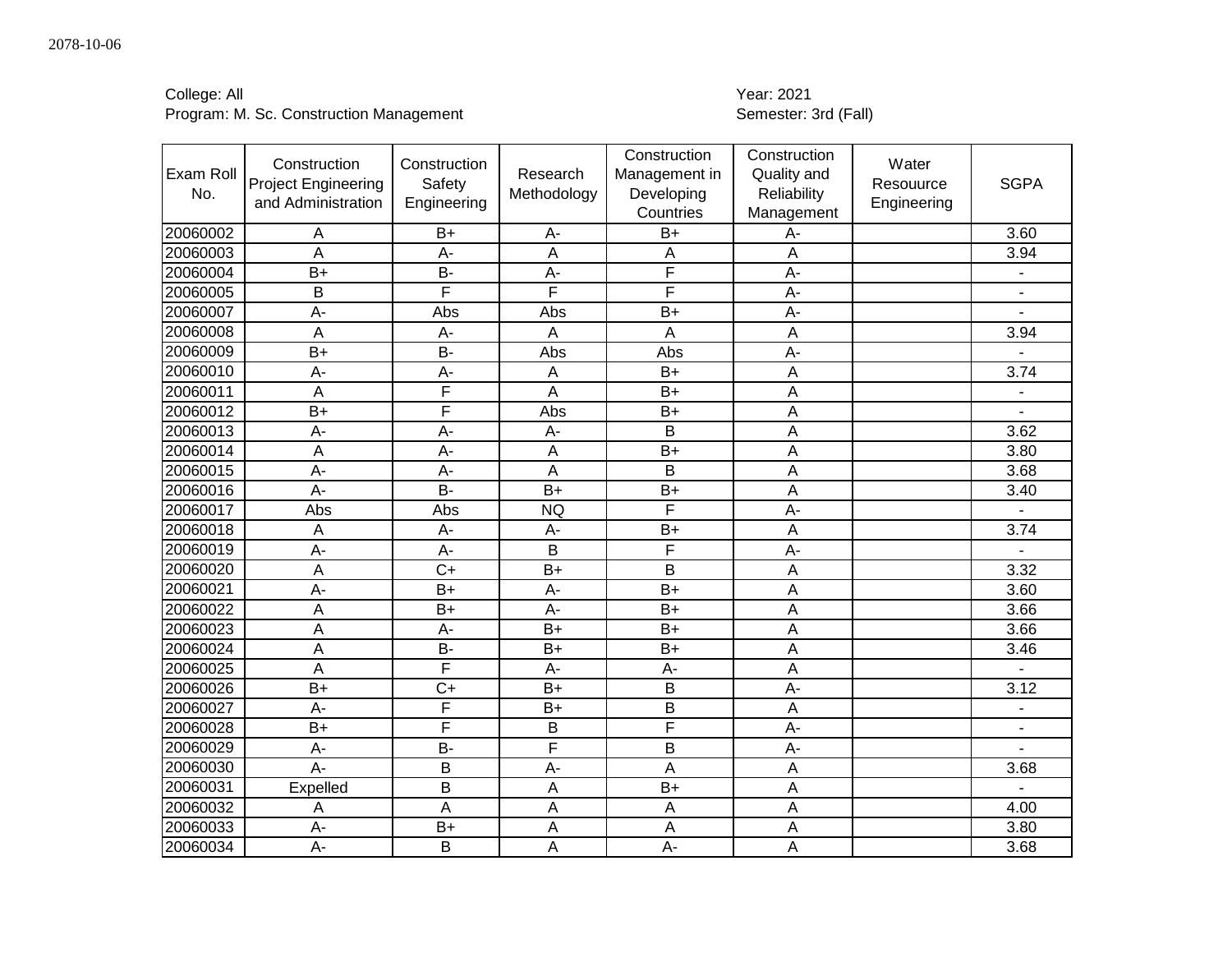| College: All |  |
|--------------|--|
|              |  |

# College: All<br>
Program: M. Sc. Construction Management<br>
Program: M. Sc. Construction Management<br>
2021

| Exam Roll<br>No. | Construction<br><b>Project Engineering</b><br>and Administration | Construction<br>Safety<br>Engineering | Research<br>Methodology | Construction<br>Management in<br>Developing<br>Countries | Construction<br>Quality and<br>Reliability<br>Management | Water<br>Resouurce<br>Engineering | <b>SGPA</b>              |
|------------------|------------------------------------------------------------------|---------------------------------------|-------------------------|----------------------------------------------------------|----------------------------------------------------------|-----------------------------------|--------------------------|
| 20060035         | <b>NQ</b>                                                        | <b>NQ</b>                             | <b>NQ</b>               | <b>NQ</b>                                                | Abs                                                      |                                   | $\blacksquare$           |
| 20060036         | A-                                                               | A-                                    | A                       | $B+$                                                     | A                                                        |                                   | 3.74                     |
| 20060037         | Abs                                                              | B                                     | Abs                     | <b>B-</b>                                                | $\overline{A}$                                           |                                   | $\blacksquare$           |
| 20060038         | F                                                                | B                                     | $A -$                   | B                                                        | A-                                                       |                                   | $\overline{a}$           |
| 20060039         | A-                                                               | $A -$                                 | A-                      | $B+$                                                     | $\overline{A}$                                           |                                   | 3.68                     |
| 20060040         | B                                                                | B                                     | B                       | B                                                        | A-                                                       |                                   | 3.14                     |
| 20060041         | A                                                                | A                                     | A                       | A                                                        | $\overline{A}$                                           |                                   | 4.00                     |
| 20060042         | $A -$                                                            | $B+$                                  | $B+$                    | <b>NQ</b>                                                | A                                                        |                                   | $\blacksquare$           |
| 20060043         | Abs                                                              | Abs                                   | <b>NQ</b>               | <b>NQ</b>                                                | Abs                                                      |                                   |                          |
| 20060044         | A-                                                               | $A -$                                 | A                       | A                                                        | A                                                        |                                   | 3.88                     |
| 20060045         | $B+$                                                             | F                                     | F                       | F                                                        | A                                                        |                                   |                          |
| 20060046         | A                                                                | B                                     | A                       | B                                                        | A                                                        |                                   | 3.60                     |
| 20060047         | $\overline{A}$                                                   | $B -$                                 | $\overline{A}$          | B                                                        | $\overline{A}$ -                                         |                                   | 3.36                     |
| 20060048         | A-                                                               | A                                     | A-                      | A                                                        | A                                                        |                                   | 3.88                     |
| 20060049         | A-                                                               | B                                     | A                       | $B+$                                                     | $\overline{A}$                                           |                                   | 3.60                     |
| 20060050         | $A -$                                                            | F                                     | $B+$                    | B                                                        | A                                                        |                                   | $\overline{\phantom{a}}$ |
| 20060051         | Abs                                                              | Abs                                   | B                       | Abs                                                      | A-                                                       |                                   | $\blacksquare$           |
| 20060052         | A-                                                               | A-                                    | A-                      | $A -$                                                    | A                                                        |                                   | 3.76                     |
| 20060053         | $B+$                                                             | F                                     | $B+$                    | B                                                        | Abs                                                      |                                   |                          |
| 20060054         | $B+$                                                             | B                                     | A-                      | B                                                        | $\overline{A}$                                           |                                   | 3.40                     |
| 20060055         | A                                                                | B                                     | A                       | A                                                        | A                                                        |                                   | 3.80                     |
| 20060056         | A                                                                | A                                     | A                       | A                                                        | A                                                        |                                   | 4.00                     |
| 20060057         | A-                                                               | B                                     | A                       | A                                                        | A                                                        |                                   | 3.74                     |
| 20060058         | B                                                                | F                                     | F                       | F                                                        | A-                                                       |                                   |                          |
| 20060059         | A                                                                | A                                     | A                       | A                                                        | Α                                                        |                                   | 4.00                     |
| 20060060         | F                                                                | F                                     | B                       | $\overline{B}$                                           |                                                          | $B+$                              |                          |
| 20060061         | A-                                                               | B                                     | A                       | A                                                        |                                                          | $\overline{A}$                    | 3.74                     |
| 20060062         | B                                                                | F                                     | Abs                     | $\overline{F}$                                           |                                                          | A-                                | $\blacksquare$           |
| 20060063         | F                                                                | Abs                                   | F                       | B                                                        |                                                          | $\overline{B}$                    | $\overline{\phantom{a}}$ |
| 20060064         | F                                                                | F                                     | F                       | $B+$                                                     |                                                          | A-                                | $\blacksquare$           |
| 20060065         | $B+$                                                             | <b>B-</b>                             | A-                      | $B+$                                                     |                                                          | A                                 | 3.40                     |
| 20060066         | $B+$                                                             | $B+$                                  | A-                      | $B+$                                                     |                                                          | $A -$                             | 3.46                     |